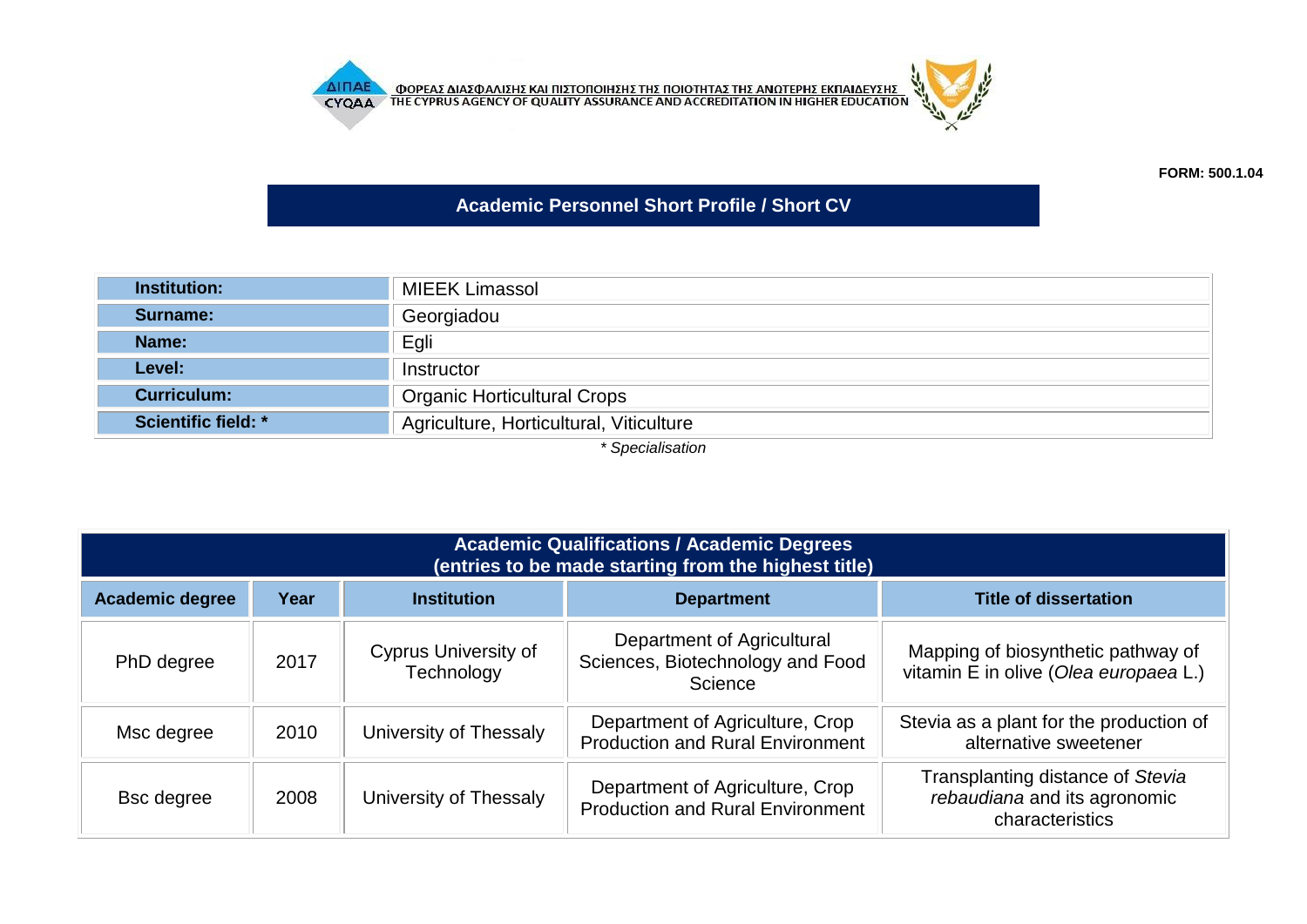| Employment history - The three (3) most recent to be registered |         |                                        |                      |                                               |  |  |
|-----------------------------------------------------------------|---------|----------------------------------------|----------------------|-----------------------------------------------|--|--|
| <b>Employment Period</b>                                        |         | <b>Employer</b>                        | <b>Place of work</b> | <b>Job position</b>                           |  |  |
| <b>From</b>                                                     | To      |                                        |                      |                                               |  |  |
| 11/2019                                                         | present | Kyperounda Winery                      | Limassol, Cyprus     | Post-doctoral Research<br>Associate           |  |  |
| 09/2018                                                         | present | <b>Cyprus University of Technology</b> | Limassol, Cyprus     | Special Scientist /<br><b>Teaching Fellow</b> |  |  |
| 05/2017                                                         | 09/2019 | <b>Agricultural Research Institute</b> | Nicosia, Cyprus      | Post-doctoral Research<br>Associate           |  |  |

|                       | Main articles in scientific journals with critical reviews, monographs, books, conference editions. Enter the five (5) most<br>recent and five (5) selected - (maximum ten (10) |                                                                                                                                                                                                                      |                                                                                                                                                                               |                                                                                     |      |              |
|-----------------------|---------------------------------------------------------------------------------------------------------------------------------------------------------------------------------|----------------------------------------------------------------------------------------------------------------------------------------------------------------------------------------------------------------------|-------------------------------------------------------------------------------------------------------------------------------------------------------------------------------|-------------------------------------------------------------------------------------|------|--------------|
| Ref.<br><b>Number</b> | Year                                                                                                                                                                            | <b>Title</b>                                                                                                                                                                                                         | <b>Other writers</b>                                                                                                                                                          | <b>Scientific</b><br><b>Magazine and</b><br><b>Publisher /</b><br><b>Conference</b> | Vol. | <b>Pages</b> |
|                       | 2021                                                                                                                                                                            | The efficacy of acetyl salicylic acid,<br>spermidine and calcium preharvest foliar<br>spray applications on yield efficiency,<br>incidence of physiological disorders and<br>shelf-life performance of loquat fruit. | Hadjipieri M., Georgiadou E.C.,<br>Drogoudi P., Fotopoulos V.,<br>Manganaris G.A.                                                                                             | Scientia<br>Horticulturae<br>$($ lf: 3.463 $)$                                      | 289  | 110439       |
| 2                     | 2021                                                                                                                                                                            | Uptake of hexavalent chromium by tomato<br>(Solanum lycopersicum L.) plants and<br>mediated effects on their physiology and<br>productivity, along with fruit quality and<br>safety.                                 | Christou A.*, Georgiadou E.C.*,<br>Zissimos A.M., Christoforou I.C.,<br>Christofi C., Neocleous D., Dalias<br>P., Ioannou A., Fotopoulos V.<br>*Authors equally contributing. | Environmental<br>and<br>Experimental<br><b>Botany</b><br>$($ lf: 5.545 $)$          | 189  | 104564       |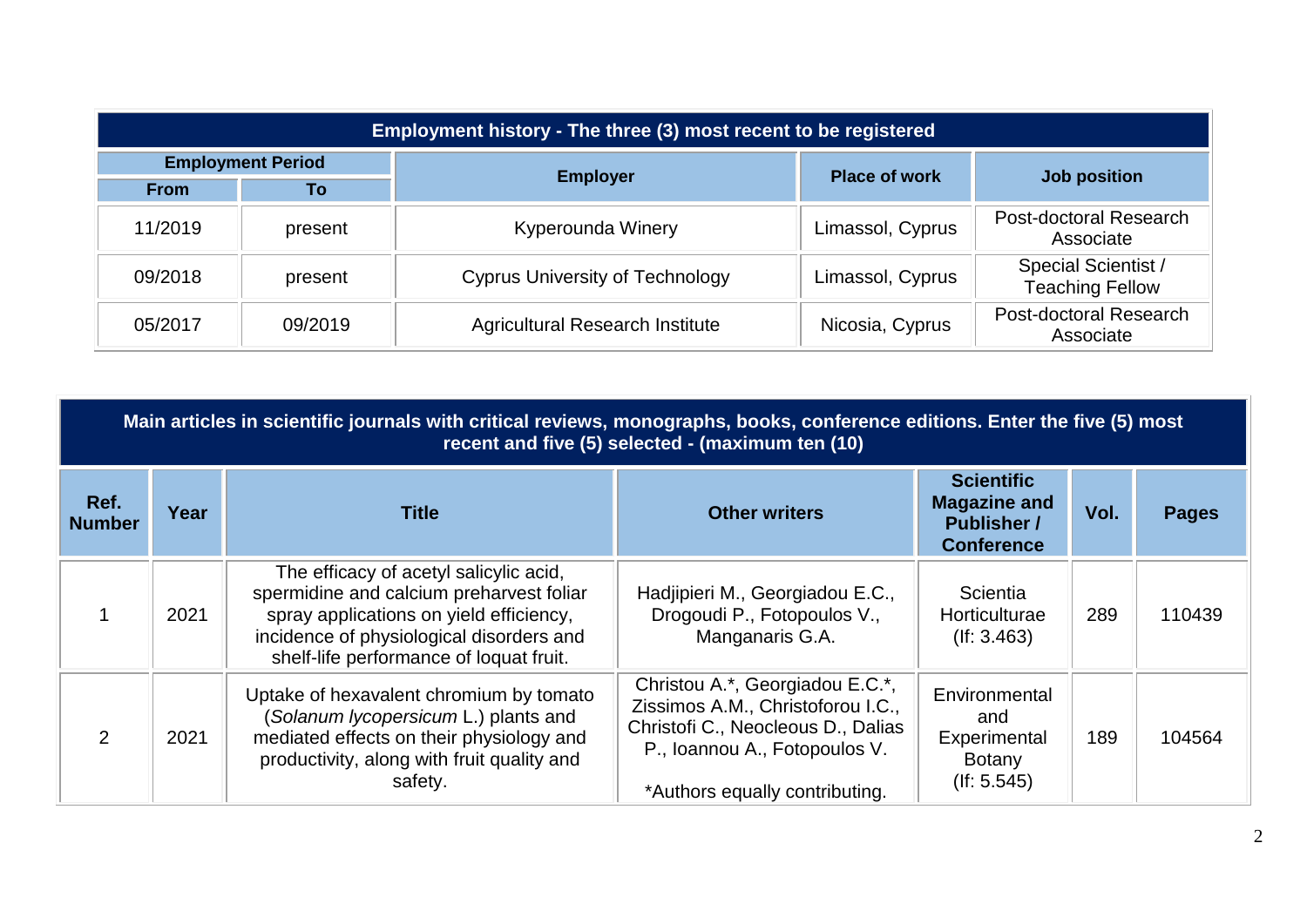| 3              | 2021 | Tissue-specific elucidation of lycopene<br>metabolism in commercial tomato fruit<br>cultivars during ripening.                                                                                                        | Georgiadou E.C., Antoniou C.,<br>Majak I., Goulas V., Filippou P.,<br>Smolińska B., Leszczyńska J.,<br>Fotopoulos V.                            | Scientia<br>Horticulturae<br>$($ If: 3.463 $)$               | 284            | 110144    |
|----------------|------|-----------------------------------------------------------------------------------------------------------------------------------------------------------------------------------------------------------------------|-------------------------------------------------------------------------------------------------------------------------------------------------|--------------------------------------------------------------|----------------|-----------|
| $\overline{4}$ | 2021 | Uptake of hexavalent chromium by Lactuca<br>sativa and Triticum aestivum plants and<br>mediated effects on their performance,<br>linked with associated public health risks.                                          | Christou A., Georgiadou E.C.,<br>Zissimos A.M., Christoforou I.C.,<br>Christofi C., Neocleous D., Dalias<br>P., Fotopoulos V.                   | Chemosphere<br>$($ f: 7.086 $)$                              | 267            | 128912    |
| 5              | 2020 | Response to stress and allergen production<br>caused by metal ions (Ni, Cu and Zn) in<br>oregano (Origanum vulgare L.) plants.                                                                                        | Kulbat-Warycha K., Georgiadou<br>E.C., Mańkowska D., Smolińska<br>B., Fotopoulos V., Leszczyńska                                                | Journal of<br>Biotechnology<br>(If: 3.307)                   | 324            | 171-182   |
| 6              | 2020 | Hexavalent chromium leads to differential<br>hormetic or damaging effects in alfalfa<br>(Medicago sativa L.) plants in a<br>concentration-dependent manner by<br>regulating nitrooxidative and proline<br>metabolism. | Christou A, Georgiadou EC,<br>Zissimos A, Christoforou IC,<br>Christofi C, Neocleous D, Dalias<br>P, Torrado SOCA, Argyraki A,<br>Fotopoulos V. | Environmental<br>Pollution<br>$($ f: 8.071 $)$               | 267            | 115379    |
| $\overline{7}$ | 2019 | Uptake and bioaccumulation of three widely<br>prescribed pharmaceutically active<br>compounds in tomato fruits and mediated<br>effects on fruit quality attributes.                                                   | Christou A., Kyriacou M.C.,<br>Georgiadou E.C., Papamarkou<br>R., Hapeshi E., Karaolia P.,<br>Michael C., Fotopoulos V., Fatta-<br>Kassinos D.  | Science of the<br><b>Total</b><br>Environment<br>(If: 7.963) | 647            | 1169-1178 |
| 8              | 2018 | Influence of heavy metals (Ni, Cu and Zn)<br>on nitro-oxidative stress responses,<br>proteome regulation and allergen production<br>in basil (Ocimum basilicum L.) plants.                                            | Georgiadou E.C., Kowalska E.,<br>Patla K., Kulbat K., Smolinska B.,<br>Leszczynska J., Fotopoulos V.                                            | Frontiers in<br><b>Plant Science</b><br>(If: 5.753)          | 9              | 862       |
| 9              | 2016 | Regulation of on-tree vitamin E biosynthesis<br>in olive fruit during successive growing<br>years: the impact of fruit development and<br>environmental cues.                                                         | Georgiadou E.C., Goulas V.,<br>Ntourou T., Manganaris G.A.,<br>Kalaitzis P., Fotopoulos V.                                                      | Frontiers in<br><b>Plant Science</b><br>(If: 5.753)          | $\overline{7}$ | 1656      |
| 10             | 2015 | Temporal analysis reveals a key role for<br>VTE5 in vitamin E biosynthesis in olive fruit<br>during on-tree development.                                                                                              | Georgiadou E.C., Ntourou T.,<br>Goulas V., Manganaris G.A.,<br>Kalaitzis P., Fotopoulos V.                                                      | Frontiers in<br><b>Plant Science</b><br>$($ f: 5.753 $)$     | 6              | 871       |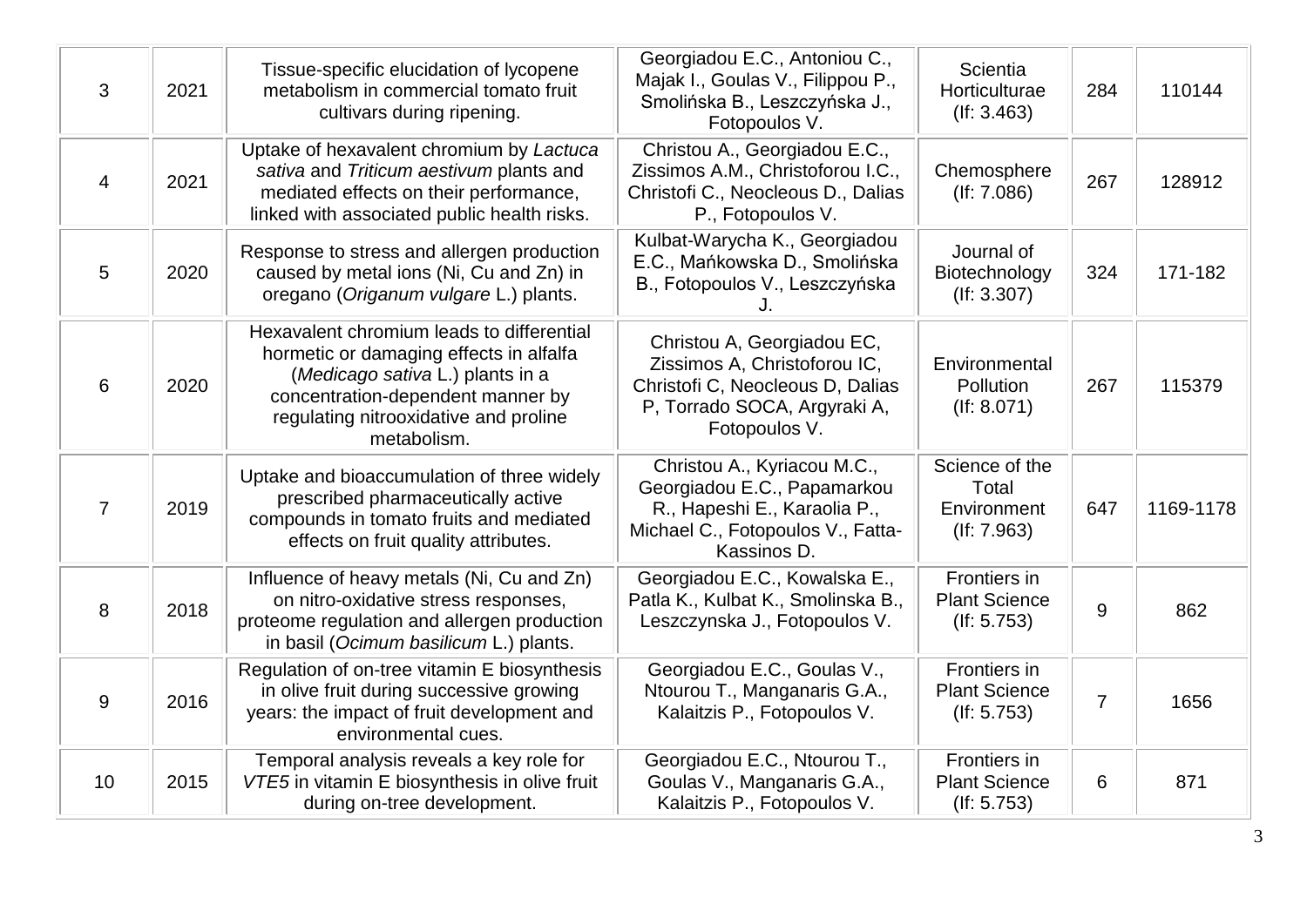| Research Projects. Enter the five (5) most recent and five (5) selected - (maximum ten (10) |                     |                                                                                                                                                                                                            |                                           |                                        |  |
|---------------------------------------------------------------------------------------------|---------------------|------------------------------------------------------------------------------------------------------------------------------------------------------------------------------------------------------------|-------------------------------------------|----------------------------------------|--|
| Ref.<br><b>Number</b>                                                                       | <b>Date</b>         | Title                                                                                                                                                                                                      | <b>Subsidy from:</b>                      | Role in research<br><b>Project</b> *   |  |
|                                                                                             | 11/2019-<br>present | VitiSaroma: Valorization of the reference indigenous grape<br>cultivar 'Xynisteri' under variable vineyard conditions through<br>sensorial analyses and aromatic characterization<br>(POST-DOC/0718/0066). | Research and<br>Innovation<br>Foundation. | Post-doctoral<br>Research<br>Associate |  |
| ⌒                                                                                           | 05/2017-<br>09/2019 | CrITERIA: Cr(VI) Impacted water bodies in the<br>Mediterranean: Transposing management options for<br>Efficient water Resources use through an Interdisciplinary<br>Approach (KOINA/ERANETMED/1114/02).    | ERANETMED                                 | Post-doctoral<br>Research<br>Associate |  |

*\*Role in Research Project: for instance Scientific Coordinator, Research Team Member, Researcher, Assistant Researcher, others.*

| Consulting Services and / or Participation in Boards / Committees - To be registered the five (5) most recent |               |                                                                                                    |                                            |                                  |  |  |
|---------------------------------------------------------------------------------------------------------------|---------------|----------------------------------------------------------------------------------------------------|--------------------------------------------|----------------------------------|--|--|
| Ref.<br><b>Number</b>                                                                                         | <b>Period</b> | Organization                                                                                       | <b>Position or</b><br><b>Service Title</b> | <b>Main activities</b>           |  |  |
|                                                                                                               | 2021-present  | Journal of the Science of Food and Agriculture                                                     | Reviewer                                   | Reviewing manuscripts            |  |  |
| $\mathcal{P}$                                                                                                 | 2019-present  | <b>Frontiers in Plant Abiotic Stress</b>                                                           | Reviewer                                   | Reviewing manuscripts            |  |  |
| 3                                                                                                             | 2016-present  | Ministry of Agriculture, Rural Development and<br>Environment of Cyprus, Department of Agriculture | Advisor                                    | <b>Plant Protection Products</b> |  |  |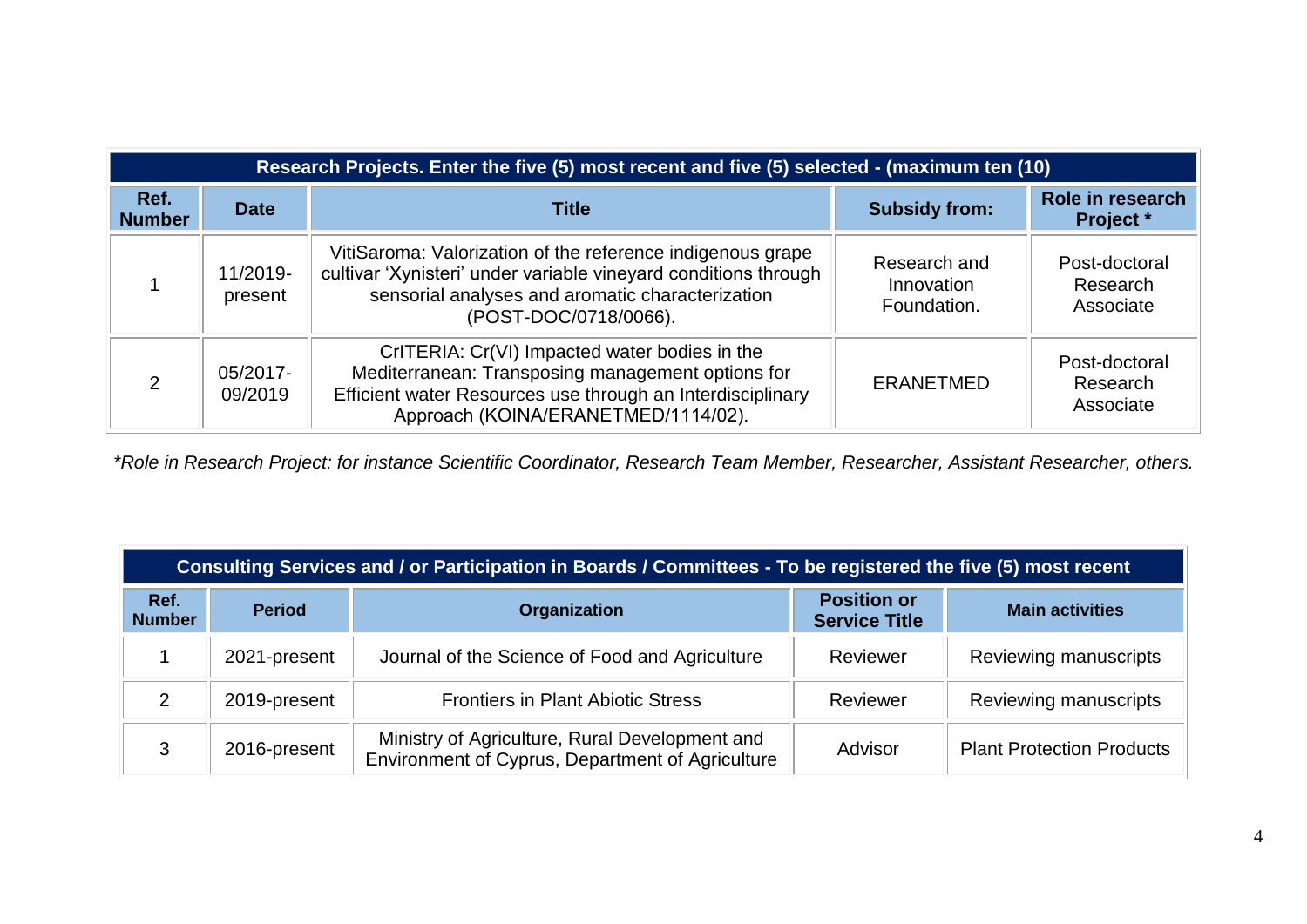| Awards / International Distinctions (where applicable). Enter the five (5) most recent and five (5) selected - (maximum ten<br>(10) |             |                                                                                                                                                             |                                                                                                                                                                                                        |  |
|-------------------------------------------------------------------------------------------------------------------------------------|-------------|-------------------------------------------------------------------------------------------------------------------------------------------------------------|--------------------------------------------------------------------------------------------------------------------------------------------------------------------------------------------------------|--|
| Ref.<br><b>Number</b>                                                                                                               | <b>Date</b> | <b>Title</b>                                                                                                                                                | <b>Awarded by:</b>                                                                                                                                                                                     |  |
|                                                                                                                                     | 2019        | <b>Trainee Grant</b>                                                                                                                                        | [COST] Action CA17111 INTEGRAPE - METHADA-<br>2020 Training School on Transcriptomic Metadata<br>Handling and Data Analysis, Institute for Integrative<br>Systems Biology (I2SysBio), Valencia, Spain. |  |
| 2                                                                                                                                   | 2013        | <b>PhD Scholarship</b>                                                                                                                                      | A.G. Leventis Foundation Scholarships                                                                                                                                                                  |  |
| 3                                                                                                                                   | 2012        | <b>PhD Scholarship</b>                                                                                                                                      | A.G. Leventis Foundation Scholarships                                                                                                                                                                  |  |
| 4                                                                                                                                   | 2011        | 1 <sup>st</sup> Prize for Best Graduate Poster Award titled<br>"Content of Stevioside and Rebaudioside A in<br>Five Stevia (Stevia rebaudiana) Populations" | 25th Panhellenic Conference of the Hellenic Scientific<br>Society for Horticultural Science. 1-4 November 2011,<br>Limassol, Cyprus                                                                    |  |
| 5                                                                                                                                   | 2010        | Recited Postgraduate Graduation Oath as the<br>graduate with the highest individual grade on 21st<br>October 2010                                           | University of Thessaly, Greece                                                                                                                                                                         |  |
| 6                                                                                                                                   | 2007        | 2 <sup>nd</sup> Prize in Competition of World Environment<br>Day on Floriculture - Landscape Architecture<br>(during my $4th$ year of BSc).                 | University of Thessaly, Greece                                                                                                                                                                         |  |
| $\overline{7}$                                                                                                                      | 2005        | <b>Award for Excellent Conduct and Attainment</b><br>(Ranked #1 during my 4 <sup>th</sup> year of BSc).                                                     | Greece State Scholarship Foundation (IKY), Greece                                                                                                                                                      |  |
| 8                                                                                                                                   | 2003        | <b>Award for Excellent Conduct and Attainment</b><br>(Ranked #1 during my 2 <sup>nd</sup> year of BSc).                                                     | Greece State Scholarship Foundation (IKY), Greece                                                                                                                                                      |  |
| 9                                                                                                                                   | 2002        | <b>Award for Excellent Conduct and Attainment</b><br>(Ranked #1 during my 1 <sup>st</sup> year of BSc).                                                     | Greece State Scholarship Foundation (IKY), Greece                                                                                                                                                      |  |